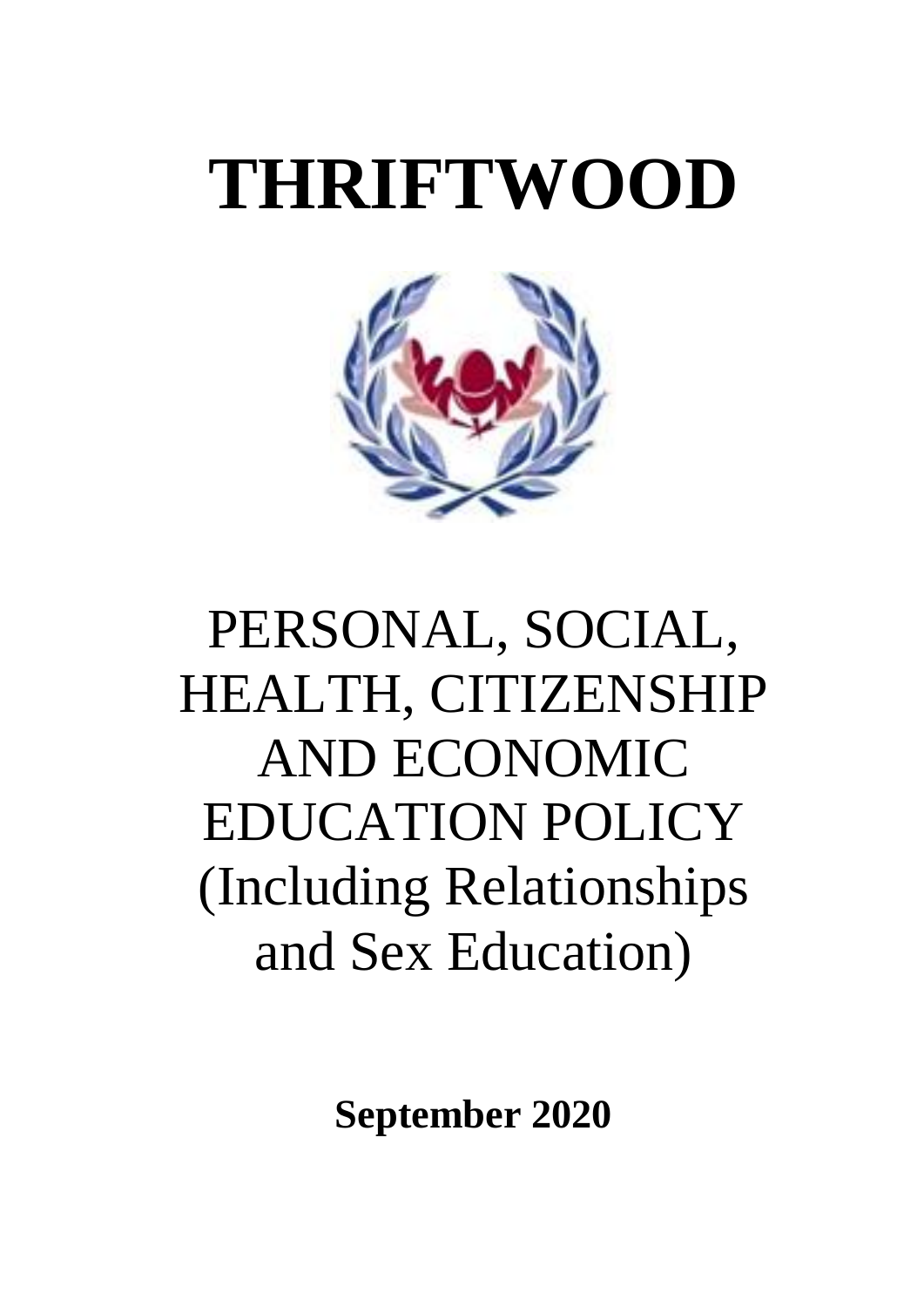At Thriftwood School & College we are committed to giving our students a happy, secure and challenging environment where they can build their skills, knowledge and confidence to enable them to safe, happy, productive and successful adult lives.

As a Healthy Academy we follow the four core themes of the Healthy Schools Scheme:

#### PSHE Healthy Eating Physical Activity Emotional Health and Wellbeing

The Healthy School Aims -

- To support young people in developing healthy behaviours
- To help reduce health inequalities
- To help promote social inclusion
- To help raise the achievement of young people.

Thriftwood policies and procedures will reflect the following key objectives –

- To keep students safe from bullying, abuse and discrimination
- To encourage students to develop healthy andactive lifestyles
- To ensure each student progresses as well as they possible can
- To ensure that students attend college regularly, giving them a strong voice in the life of the college and encourage them to help others
- To help students value education and to appreciate that it is the key to success in later life.

We will engage the full support of students, staff, parents, Local Academy Committee members, the support services and agencies and the wider community in helping to meeting our key objectives.

# **PERSONAL AND SOCIAL DEVELOPMENT**

Personal and social development is the sum total of all the experiences, planned and unplanned, that students receive during their childhood. These experiences promote their spiritual, moral, social, cultural, mental and physical development, and thus the wellbeing of the individual and also the wider community.

# **PERSONAL, SOCIAL, HEALTH, CITIZENSHIP, ECONOMIC EDUCATION**

Our aim in providing PSHCEe within our school and college is to equip our students with the knowledge and skills they need to live happy, healthy and fulfilling lives as active citizens in a changing world. We want to enable every student to reach their individual potential. We give our students information, skills and sources of help so that they are less likely to be exploited by others and can make informed choices for themselves.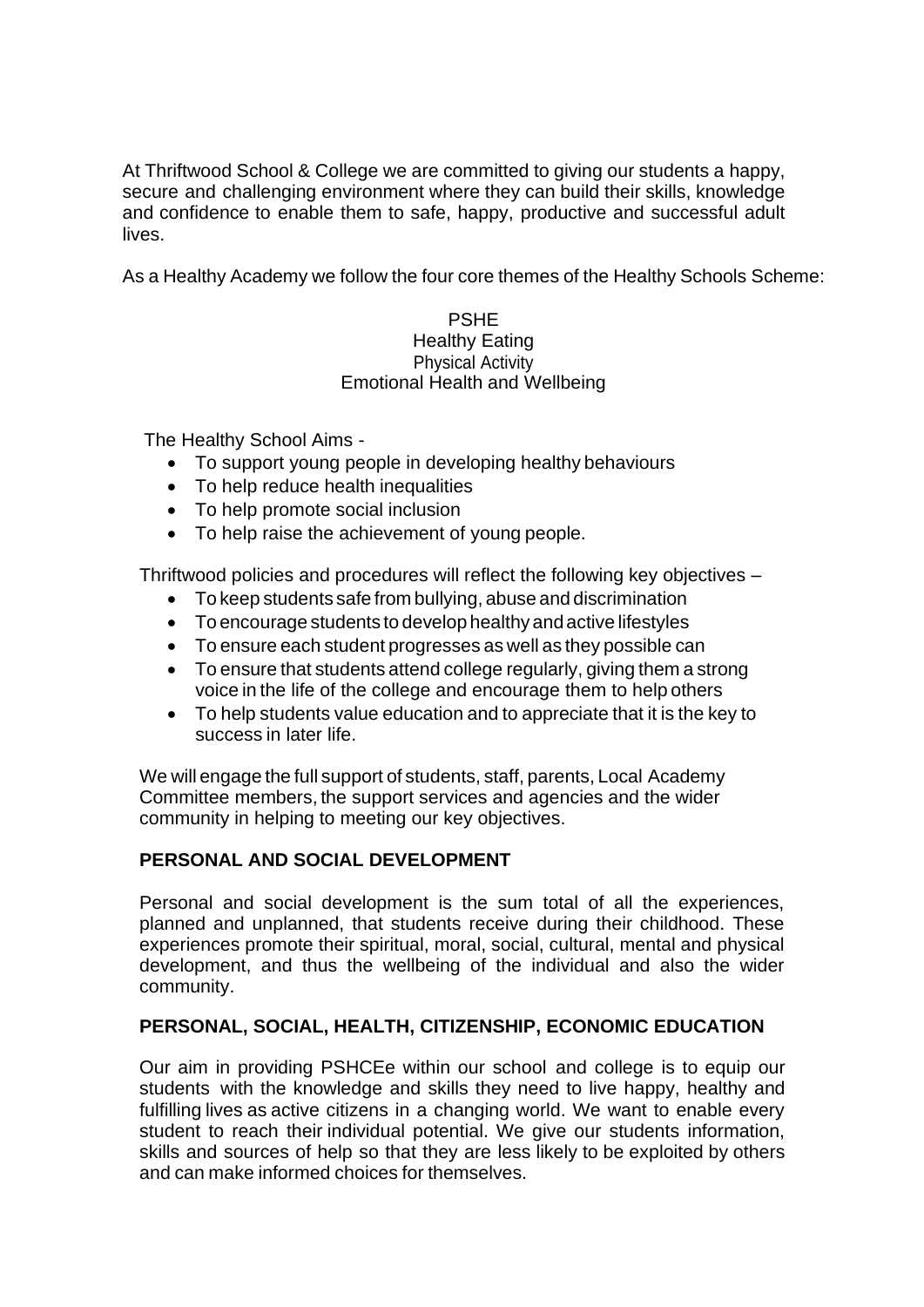The delivery of good quality PSHCEe is central to our ethos, and our status as an Enhanced Healthy School.

#### **PSHCEe LESSONS**

At Thriftwood there is a mixture of discrete PSHCEe lessons and PSHCEe delivery throughout the day. At School, PSHCEe (including RSE) is taught by the class teacher and embedded by all staff throughout the school day. At College KS4 and KS5 have timetabled weekly PSHCEe sessions with either Mary Booker or Liane Lindo (both qualified under the National PSHE CPD Programmed).

PSHCEe themes include: emotional regulation; living in the wider world; me and the people around me; health and hygiene; staying safe; relationships; growing and changing (including puberty and RSE). PSHCEe is also taught and embedded throughout the rest of our provision including social settings, science, beliefs and British values, assemblies, charity fund- raising events, the annual review process, maths, tutor sessions, PE, social skills, trips, enrichment activities,way to work, moving on curriculum,environmentalsessions, art, social events, catering, ICT, English, cookery, forest school and art.

Clear guidelines and boundaries are set out for each group's PSHCEe lessons, based around the themes respect, openness, confidentiality and kindness. These rules are drawn up in each group at the start of the academic year and include issues such as not making personal remarks, not using racist or sexist language and listening to other members of the group.

The PSHCEe Co-ordinator at School is Keisha Setoudeh and at College is Mary Booker. They have both completed the National PSHE CPD Programme. Mary Booker is also a member of the PSHE Association's Insights Group (previously the Advisory Council).

# **PSHCEe TOPICS INCLUDE**:

- Relationships and Sex Education (see later section onRSE)
- Self-esteem and celebrating our differences (including disability, race, culture, gender identity and sexuality).
- Social skills including decision-making, assertiveness and collaboration.
- Alcohol, drugs, substance and tobacco use and the physical, emotional, financial and legal consequences.
- Individuals' rights and responsibilities and respecting others' rights within a community, and how these change as they grow older.
- British Values and personal moral code.
- Personal safety including safe use of the Internet, sexting, social networking, carrying weapons, peer pressure and being aware of risks in their lives.
- Mental health and emotional wellbeing
- Other races, religions and cultures and their rights and moral attitudes.
- Female genital mutilation and forced marriage illegal cultural practices in Britain.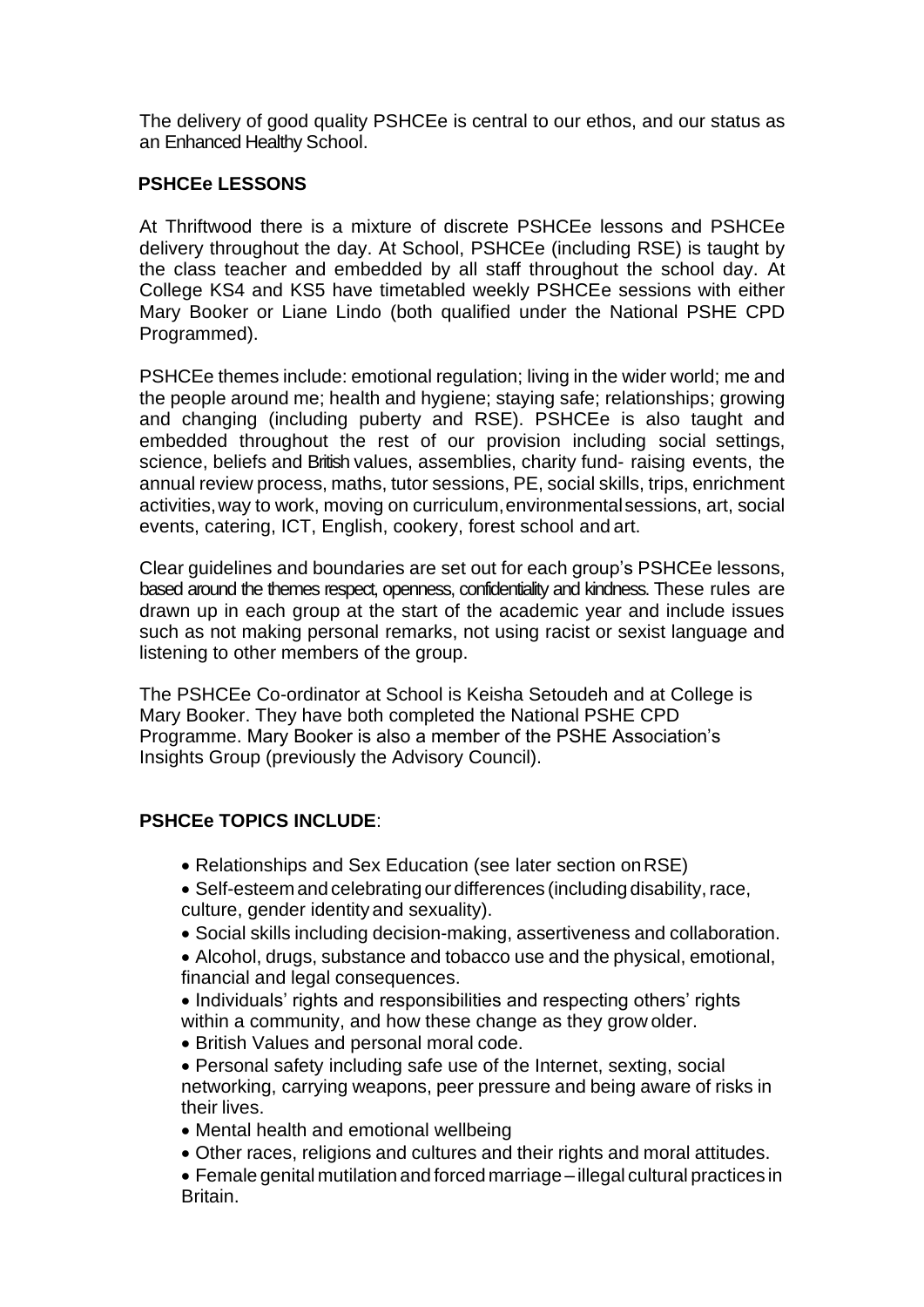- Rape and consent and British Law.
- Relationships and negotiation skills.
- Marriage or living together.
- Parenting skills, responsibilities and that parenthood is a choice.
- Sexually transmitted infections.
- Tests for STI's, cervical smears, self-examination of breasts and testicles and where to go for help and advice.

• Contraception and Safer Sex including where to find help and advice and where to obtain free condoms.

• Healthy lifestyles; both the emotional and physical aspects.

• Puberty and how bodies change physically (including menstruation, wet dreams and masturbation) and the consequent changing emotions.

- Assessing their personal skills and where they need to improve, setting targets for school and the future and celebrating their achievements.
- Work on different post 16 options, work experience and investigating different *jobs*
- Learning about keeping financial accounts, budgeting, debt, living costs and ways of saving.

The information given in PSHCEe is appropriate to the age of the students. Differentiation will take into account their learning difficulties, comprehension skillsand preferred style of learning, but the information provided will remain ageappropriate.

# **QUESTIONS FROM STUDENTS**

Although PSHCEe is largely delivered through specific programmes within lessons, it is necessary for staff to deal with issues that students raise outside PSHCEe lessons and all staff are encouraged to discuss these issues openly, honestly and confidentially. In PSHCEe lessons students are encouraged to ask any questions, whether this is openly in front of their peers or privately after the lesson to an adult (verbally or in writing).

# **CONFIDENTIALITY**

Staff work hard to create safe spaces where children feel comfortable to discuss, ask questions and share any concerns. However, students are told that if they bring up information that may threaten their, or their peers' wellbeing or safety then the Pastoral Care team and Safeguarding staff within the school and college will have to be informed to keep students safe.

# **RELATIONSHIPS AND SEX EDUCATION**

At Thriftwood, Relationships and Sex Education covers three main areas:

- The Biological Aspect
- The Personal Relationship Aspect
- Moral, Cultural, Legal, Emotional and Religious Aspects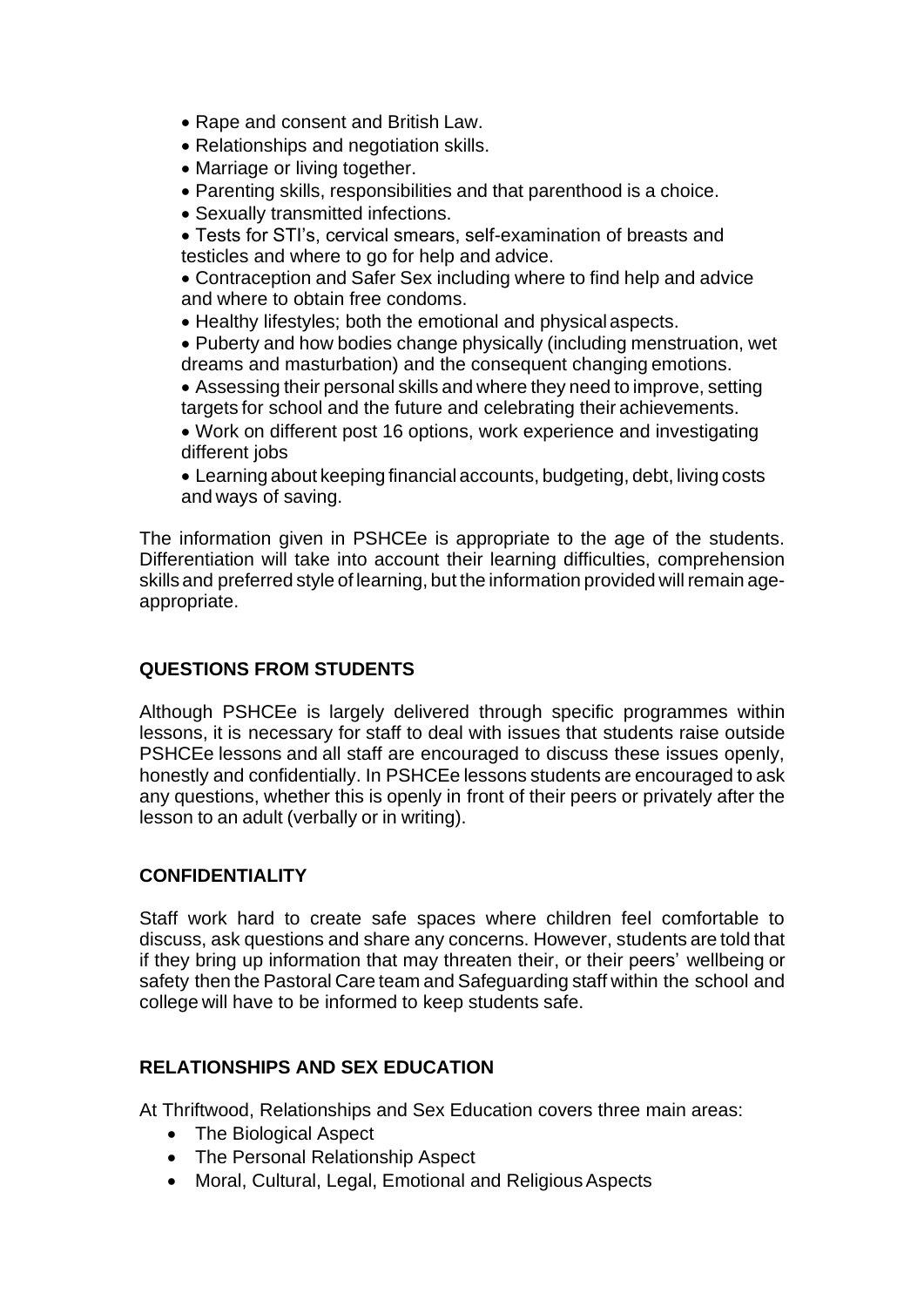The Relationships Education, Relationships and Sex Education and Health Education (England) Regulations 2019 , made under sections 34 and 35 of the Children and Social Work Act 2017, made Relationships Education compulsory for all pupils receiving primary education and Relationship and Sex Education (RSE) compulsory for all pupils receiving secondary education. In many schools this has been partly covered within the science curriculum. However, we also teach relationships and sex within specific PSHCEe lessons, so our students experience RSE as an holistic area of PSHCEe. Our students need clear, unambiguous information so that they can understand topics and relate them to their own lives (either currently or in the future). We repeat topics so that they have several opportunities to explore each topic, this also allows them to look at topics that their increasing maturity may make more relevant to them.

We look at the biological aspects of sexual intercourse, conception and prenatal development, pregnancy and childbirth.

Our approach to sexual relationships stresses the importance of trust within a caring relationship as the basis for any sexual activity. We look at different ways of showing love and emphasise that saying no to sex is a choice everyone is free to make. We take into account the messages students are exposed to through various media (including sexting, pornography, peers, social media and texting), especially in light of the research that has found that many young people find out about sexual relationships from pornography viewed via the Internet. Our work on peer pressure also takes account of being pressurised into sexual activity.

Our Relationships and Sex Education is based on heterosexual relationships but we also discuss same sex relationships as of equal value in our society. We encourage an open forum for questions and will actively discourage students from making judgements about others' sexuality, gender identity or ideas.

# **HOME SCHOOL COMMUNICATION**

- Parents will be informed before the start of any Relationships and sex education. Not at College.
- Parents are very welcome to view the PSHCEe resources and talk to the PSHCEe Co-ordinator at a mutually convenient time.
- Parents can contact the PSHCEe Co-ordinator if they have any questions or worries about what their child will be studying.
- The PSHCEe Co-ordinator welcomes input from parents about any topics that they feel need covering in lessons.

#### **Right to withdraw**

- Parents are free to withdraw their child from specific sex education lessons, unless there are exceptional circumstances.
- Parents can only withdraw their child from sex education lessons that are not covered in the science curriculum, until three terms before the child's sixteenth birthday. After that, it is the child's own choice to withdraw.